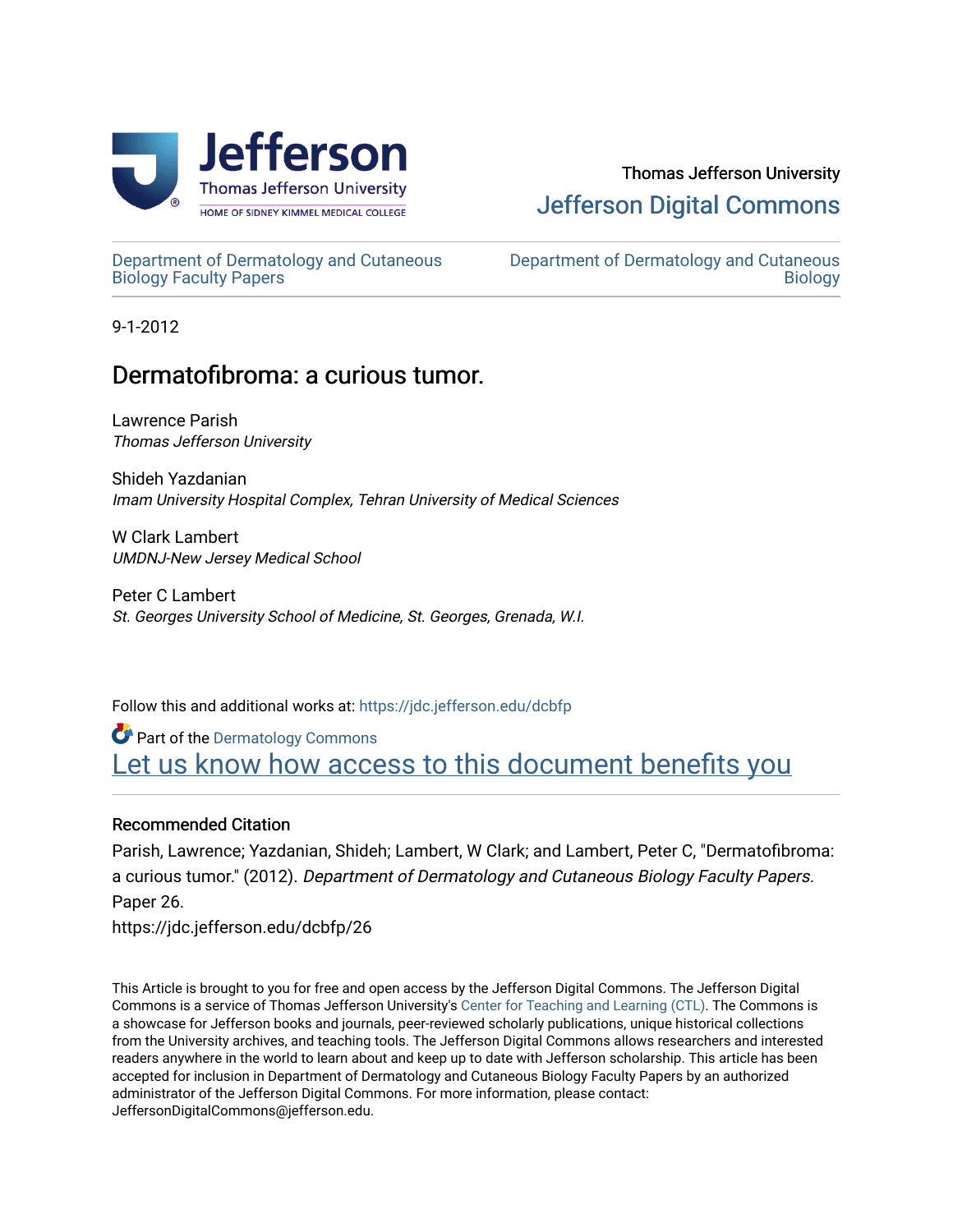**Editorial**

**As submitted to:**

*Skinmed*

**And later published as:**

**Dermatofibroma: A curious tumor**

**Volume 10, Issue 5, p. 268-70**

**Sept-Oct 2012**

**PMID:** 23163067

**Lawrence Charles Parish, MD, MD (Hon).**

**Department of Dermatology and Cutaneous Biology,**

**Jefferson Center for International Dermatology,**

**Jefferson Medical College of Thomas Jefferson University,**

**Philadelphia, PA**

**Shideh Yazdanian, MD.**

**Department of Dermatology, Imam University Hospital Complex,**

**Tehran University of Medical Sciences,**

**Tehran, Iran**

**W. Clark Lambert, MD, PhD.**

**Departments of Pathology and Dermatology, UMDNJ-New Jersey Medical School,**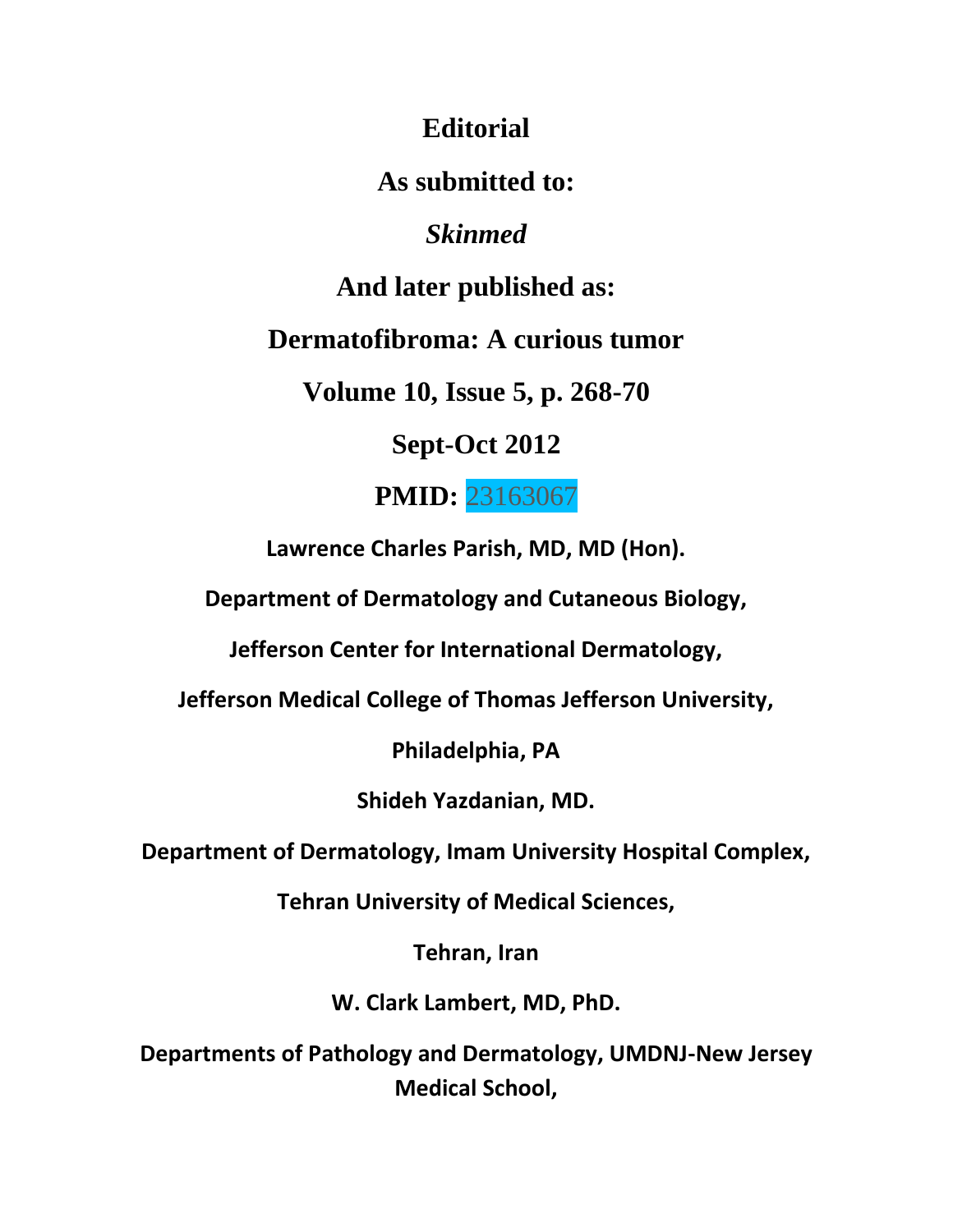### **Newark, NJ**

### **Peter C. Lambert, BA, MA**

### **St. Georges University School of Medicine,**

### **St. Georges, Grenada, W.I.**

A tumor, such as a dermatofibroma, causes consternation among many patients, but it rarely creates problems on its own. Also called a histiocytoma, it remains one of the most common mesenchymal growths. Its etiology is unknown with the previous theory that it is a dermal response to injury, such as an insect bite, being challenged. As much as patients like to blame spiders or other arthropods for traumatizing an arm or leg, no definitive explanation is available for its etiology.

This lesion seems more likely to be a neoplastic process due to the persistent nature of the lesion, the frequency of local recurrence of some variants, and the clonal proliferative growth suggested by several cytogenetic studies (1, 2). Clonality, by itself, is not necessarily synonymous with a neoplastic process, as has been demonstrated in several inflammatory conditions, including atopic dermatitis, psoriasis, and lichen sclerosis (2).

A dermatofibroma represents a benign dermal and often superficial subcutaneous proliferation of oval cells, appearing as histiocytes and spindle-shaped cells resembling fibroblasts and myofibroblasts (3). It occurs four times more often in women and is found in patients of any age, while nearly 80% of the patients are between the ages of 20 and 49 years (4).

### **CLINICAL FINDINGS**

A dermatofibroma typically arises slowly and as a solitary, 0.5- to 1-cm nodule, frequently yellowish brown, and slightly scaly. Fig 1 It is most often found on an extremity, particularly the leg; however, the palm, sole, fingers, genitalia, head and neck are not exempt. Its color may range from pink to red or even to tan. Variations include a diameter, larger than 5 cm (5). It is usually a solitary lesion, but several dermatofibromas may also be present, only rarely multiple (i.e., 15 or more) tumors, most frequently in the setting of an autoimmune disease or altered immunity.

The diagnosis is easily made on inspection, with palpation revealing a hard nodule. If the overlying epidermis is squeezed, the "dimple sign" will be seen due to tethering of the overlying epidermis to the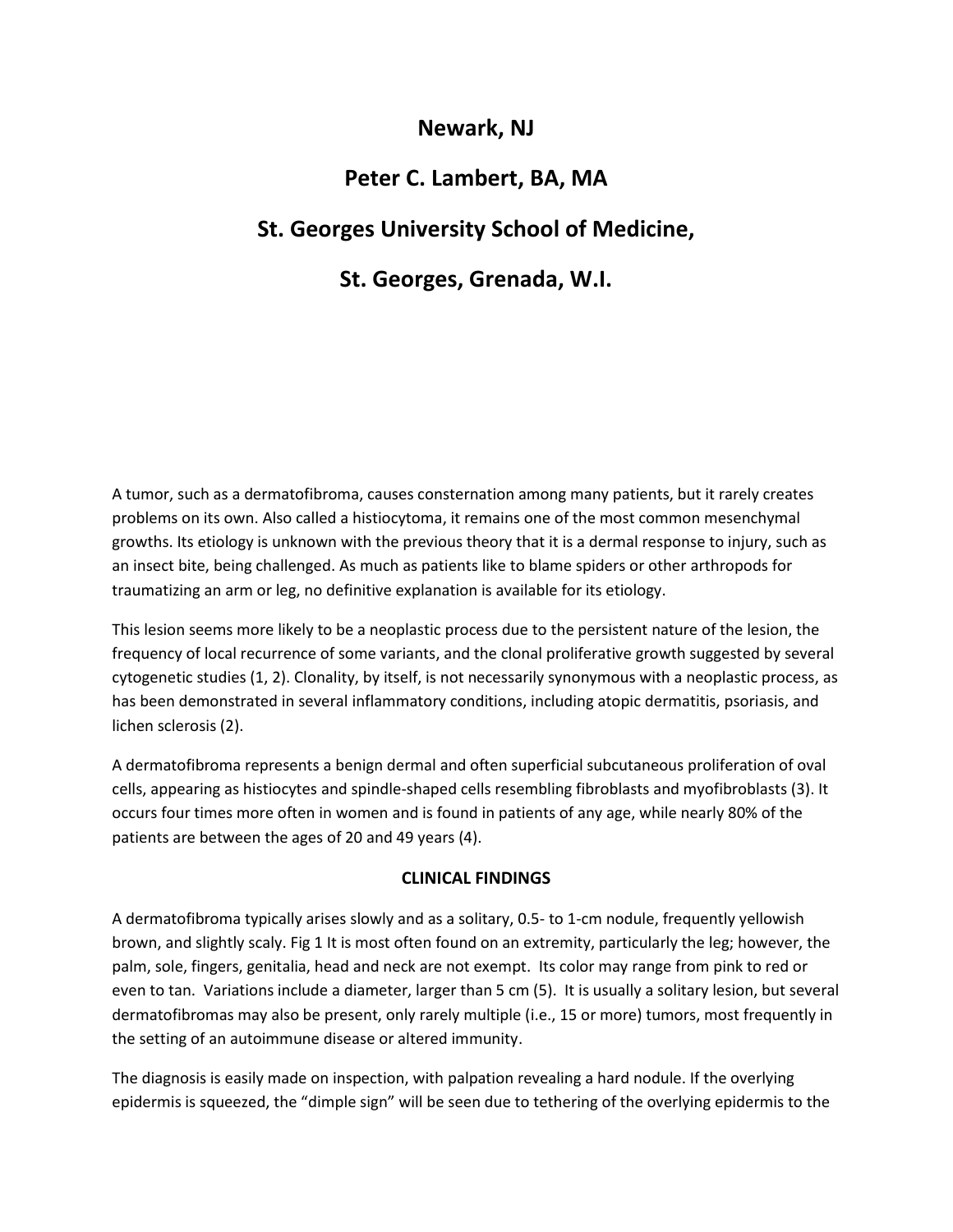underlying lesion further confirming the diagnosis. This has also been called the Fitzpatrick sign and may also be elicited by placing an ice cube over the lesion. (6)

A dermatofibroma is usually asymptomatic, but itching and pain are occasionally noted. Significant trauma may cause ulceration.

The differential diagnosis is extensive but some lesions that might offer confusion, due to similarity of appearance and consistency, are listed in Table 1. A tumor that might warrant excision to prove its benign nature is a juvenile xanthogranuloma, where feeling the firm consistency will discount this lesion. Palpation of one or more hard nodules especially on the trunk may raise the suspicion of dermatofibrosarcoma protuberans, which can be differentiated by histopathology and immunohistochemical testing. Traumatizing the lesion with subsequent erosion and ulceration may lead to the misdiagnosis of squamous cell carcinoma or even atypical fibroxanthoma.

Table 1. Differential diagnosis of dermatofibroma.

| Differential Diagnosis of Dermatofibroma |
|------------------------------------------|
| Melanocytic nevus                        |
| Blue nevus                               |
| Dermatofibrosarcoma protuberans          |
| Juvenile xanthogranuloma                 |
| Keloid and hypertrophic scar             |
| Keratoacanthoma                          |
| Leiomyoma                                |
| Malignant melanoma                       |
| Mastocytosis                             |
| Metastatic carcinoma of the skin         |
| Neurilemoma                              |
| Pilomatrixoma                            |
| Prurigo nodularis                        |
| Spitz nevus                              |
| Squamous cell carcinoma                  |
| Atypical fibroxanthoma                   |

#### **Diagnosis**

The diagnosis of a dermatofibroma is predominantly clinical. Dermatoscopy may be useful, when revealing the most common pattern of a peripheral pigment network, along with a central white area (7). In the case of any diagnostic uncertainty, an excisional biopsy with removal of the subcutaneous fat would be indicated.

Histopathologic examination will reveal epidermal hyperplasia and hyperpigmetation of the basal cell layer ("dirty fingernail" sign). The bulk of the tumor is within the mid-portion of the dermis without any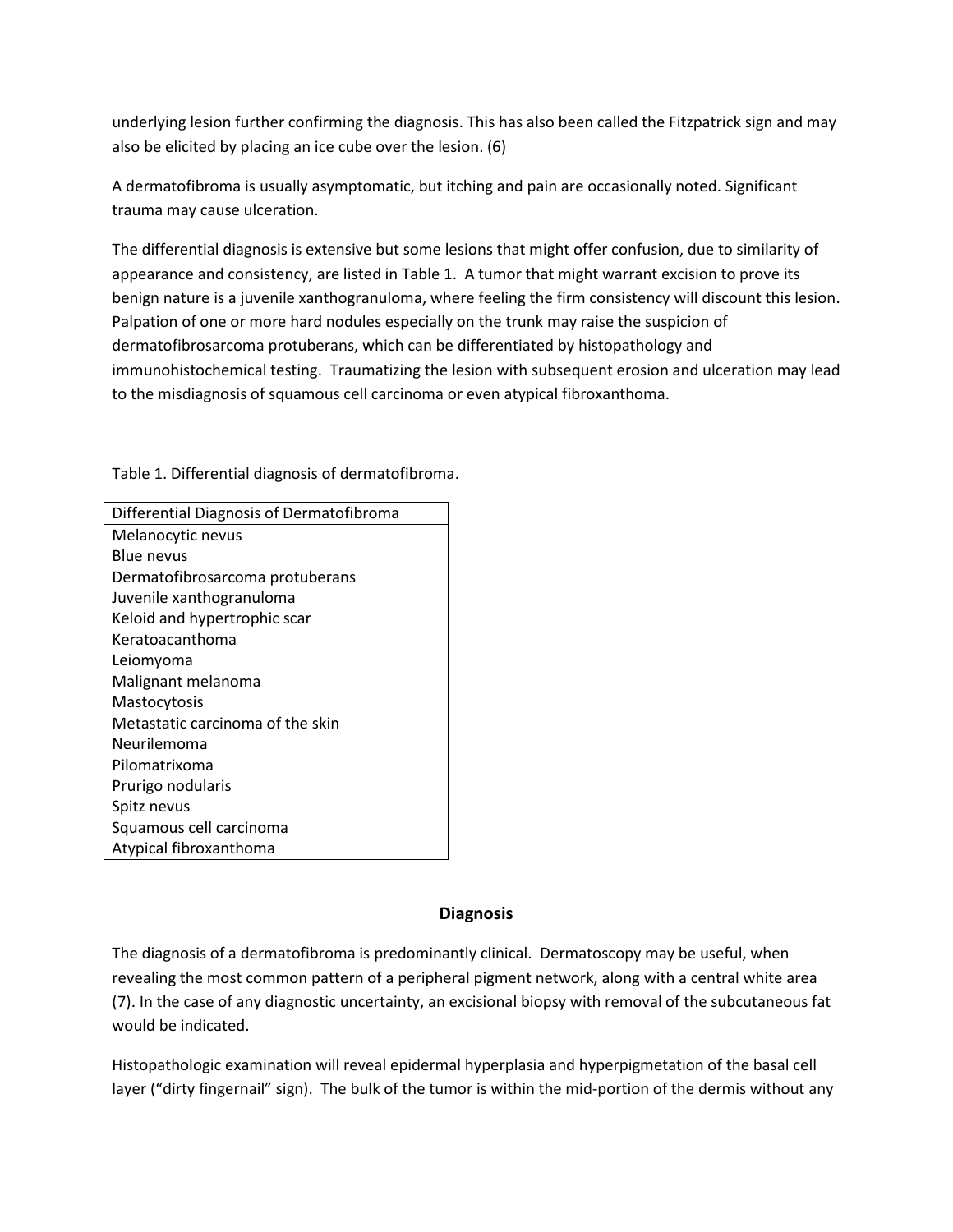capsule formation. (Figs 2 and 3)Whorling fascicles of spindle cell proliferation with excessive collagen deposition are characteristic. Some histologic variants of dermatofibroma have been described, as seen in Table 2; however, the clinical picture is generally within the characteristic limits. Results from immunohistochemical testing with antibodies to factor XIIIa are frequently positive in dermatofibroma.

**Table 2.** Histologic variants of dermatofibroma.

| <b>Histologic Variants of Dermatofibroma</b>     |
|--------------------------------------------------|
| Cellular (8)                                     |
| Aneurysmal(9)                                    |
| Atypical (dermatofibroma with monster cells)(10) |
| Epithelioid(11)                                  |
| Atrophic(12)                                     |
| Polypoid(13)                                     |
| Dermatofibroma with spreading satellitosis (14)  |
| Deep (subcutaneous) dermatofibroma               |

#### **Treatment**

A dermatofibroma is considered a benign lesion with a good prognosis. Although unusually rapid growth may occur, most dermatofibromas remain static for many years. Spontaneous regression has been reported which may result in post inflammatory hypopigmentation. Aggressive subtypes (cellular, aneurysmal, atypical, and deep/subcutaneous) locally recur in up to 20% of the patients and rarely metastasize. Although these variants are definitely diagnosed histopathologically, some clinical findings may raise suspicion. For example, an abnormally large size of the lesion, especially measuring more than 5cm and rapid growth, may be indicative of a cellular or aneurysmal dermatofibroma. An unusual appearance mimicking a vascular tumor can be a leading sign to an aneurysmal subtype.

No treatment is usually necessary for dermatofibromas. The scar resulting from excision is sometimes more noticeable than the original lesion especially on the leg, so simple reassurance that the lesion is benign may be indicated. Complete excision, including the subcutaneous fat, is ideal for symptomatic ones, where a cosmetically unacceptable lesion may be the end result of intervention done at the request of the patient. Superficially shaving of the lesion or cryosurgery can be attempted; however, recurrences are more likely, and the cosmetic results are not necessarily better. Intralesional steroid injections have been used with variable results. Carbon dioxide laser surgery for multiple facial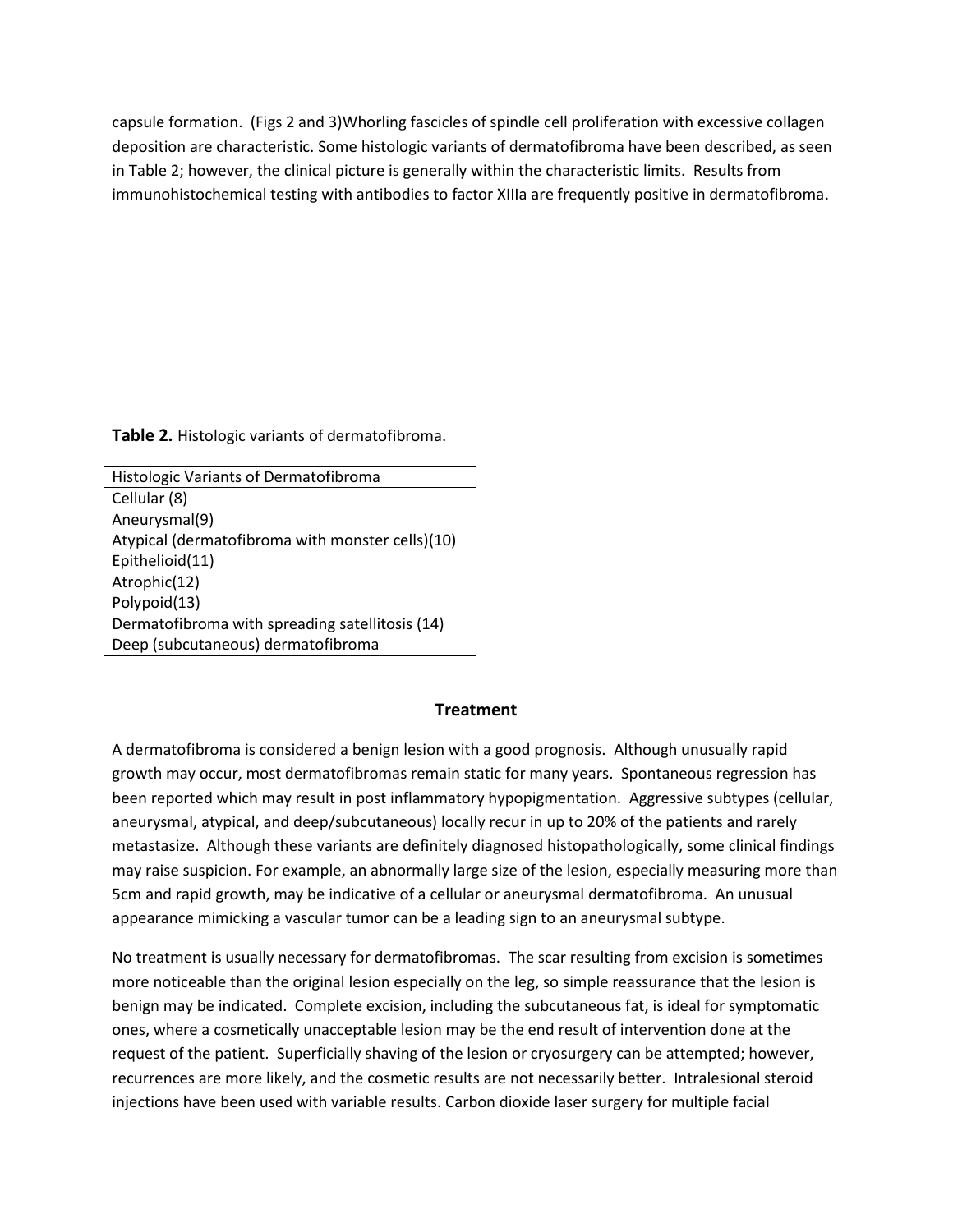dermatofibromas has also been utilized (15), while an effective and safe therapeutic option could be use of the pulsed dye laser (PDL) (16).

#### **Conclusions**

A dermatofibroma remains slightly more than a cosmetic nuisance. If it looks within normal limits, excision just for cosmetic purposes is not recommended; however, if any uncertainty exists about an unusual appearance, an abnormally large size, any irregularity, or unusual location, excision should be considered. In these circumstances, the lesion might be better being studied by the dermatopathologist, instead of remaining on the patient's body.

#### **References:**

1. Zelger BG, Zelger B. Dermatofibroma (fibrous histiocytoma): an inflammatory or neoplastic disorder? Histopathology 2001; 38; 379-381.

2. Chen TC, Kuo T, Chan HL. Dermatofibroma is a clonal proliferative disease. J Cutan Pathol.2000; 27:36- 9.

3.Calonje E, Fletcher CDM. Cutaneous fibrohistiocytic tumors: an update. Adv Anat Pathol. l994; 1:2-15.

4. Han TY, Chang HS, Lee JH, Lee WM, Son SJ.A clinical and histopathological study of 122 cases of dermatofibroma (benign fibrous histiocytoma). Ann Dermatol. 2011;23:185-92.

5. Pusztaszeri M, Jaquet PY, Williamson C. Giant hemosiderotic dermatofibroma: a case report and review of the literature. Case Rep Dermatol. 2011 18; 3:32-6.

6. Patel LM, Lambert PJ, Gagna CE, Maghari A, Lambert WC: Cutaneous signs of systemic disease. Clin Dermatol. 2011;29**:**511-22

7. Zaballos P, Puig S, Llambrich A, Malvehy J. Dermoscopy of dermatofibromas: a prospective morphological study of 412 cases. Arch Dermatol. 2008; 144:75-83.

8. De Hertogh G, Bergmans G, Molderez C, Sciot R. Cutaneous cellular fibrous histiocytoma metastasizing to the lungs. Histopathology. 2002; 41:85–86.

9. Calonje E, Fletcher CDM. Aneurysmal benign cutaneous fibrous histiocytoma: clinicopathologic analysis of a tumor frequently misdiagnosed as avascular lesion. Histopathology.1995; 26: 323-31.

10. Kaddu S, McMenamin M, Fletcher CD. Atypical fibrous histiocytoma of the skin: clinicopathologic analysis of 59 cases with evidence of infrequent metastasis. Am J Surg Pathol. 2002; 26:35-46.